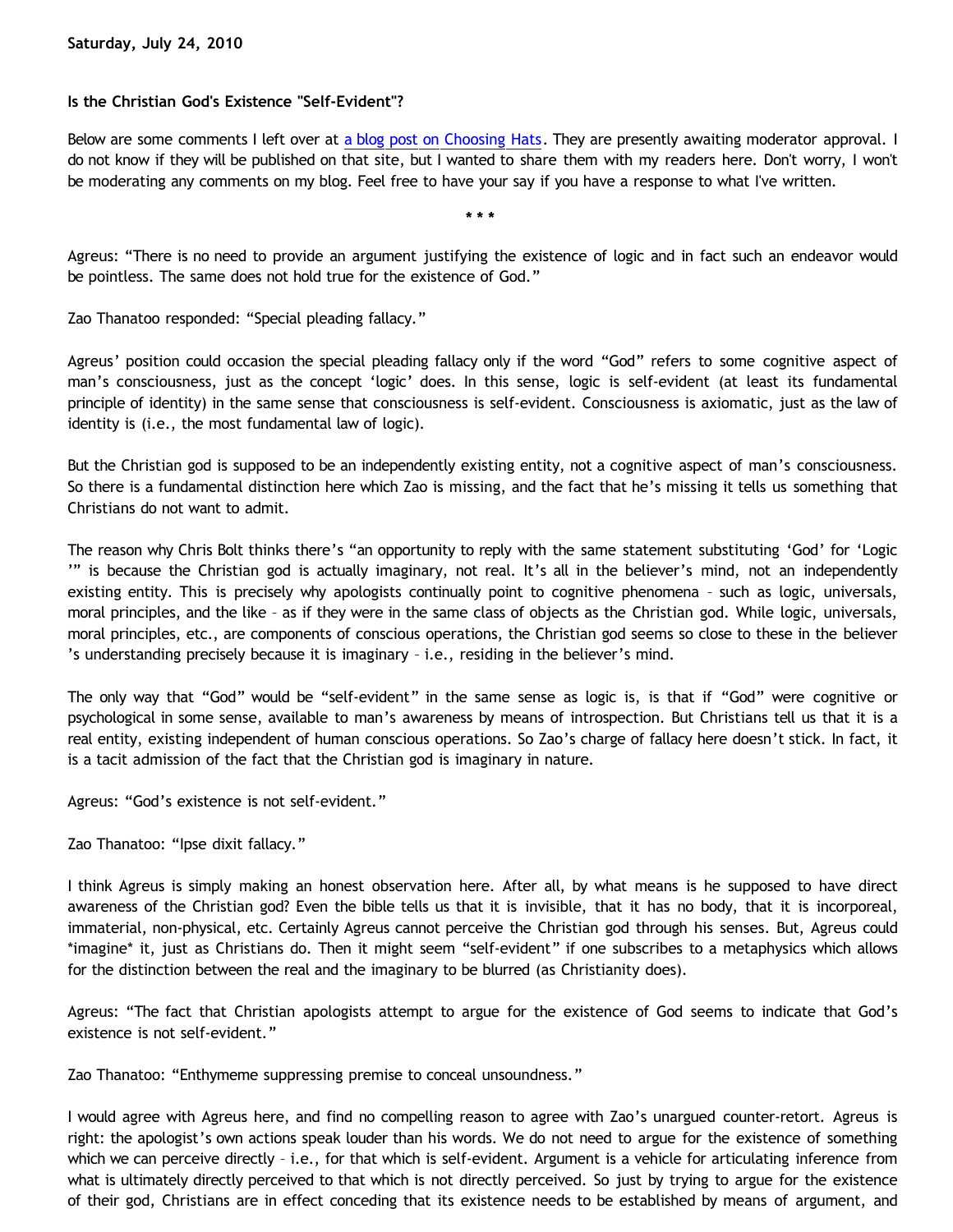this would not be necessary if it were in fact self-evident. Again, by what means is Agreus supposed to be directly aware of the Christian god, if not by means of imagining it (as Christians do)? By "faith"?

Agreus: "I would have no problem with the theist stating God is self-evident, if that is how they desire to express their belief in God."

Zao Thanatoo: "God is self-evident."

Ipse dixit fallacy. Just by saying that "God is self-evident," along with all the other characteristics that Christians attribute to their god, Christians are in fact conceding that their god is imaginary in nature.

by Dawson Bethrick

Labels: [imagination](http://bahnsenburner.blogspot.com/search/label/imagination), [Presuppositional Gimmickry](http://bahnsenburner.blogspot.com/search/label/Presuppositional%20Gimmickry)

*posted by Bahnsen Burner at [3:30 PM](http://bahnsenburner.blogspot.com/2010/07/is-christian-gods-existence-self.html)*

#### **7 Comments:**

## [Yog Sothoth](http://www.blogger.com/profile/02104602393018428099) said...

Zao Thanatoo accusing Agreus of Ipse Dixit and then committing it himself in the next exchange is the sort of lack of awareness one only expects to see on sitcoms.

## [July 25, 2010 11:41 AM](http://bahnsenburner.blogspot.com/2010/07/331551955496753844)

## [Anonymous](http://www.blogger.com/profile/15797112064238146744) said...

Missing that Agreus wrote, "I would have no problem with the theist stating God is self-evident..." just prior to Zao's stating such is the sort of lack of awareness I would expect to see on sitcoms - or this blog. ;p

#### Chris

[July 26, 2010 10:36 AM](http://bahnsenburner.blogspot.com/2010/07/8712074862495974023)

[Bahnsen Burner](http://www.blogger.com/profile/11030029491768748360) said...

Hello Anonymous Chris,

It's not clear what you're saying here. Perhaps you might want to explain yourself.

Are you suggesting that the very fact that Agreus' statement to the effect that \*he\* (Agreus) "would have no problem with the theist stating God is self-evident" is sufficient justification for Zao's claim that "God is self-evident"? If so, that seems miserably weak - indeed, mere sitcom material. If the Christian god did not have a problem with Saddam Hussein butchering tens of thousands of Kurds, would that be "sufficient justification" for Saddam's murderous pogroms in your mind?

Your sitcom-based sense of justification is quite perplexing. Perhaps you could explain.

By the way, you're not the same Chris who lives at 1835 73rd Ave NE, Medina, WA 98039, are you?

Regards, Dawson

# [July 26, 2010 11:17 AM](http://bahnsenburner.blogspot.com/2010/07/6909328691685563227)

[Tim](http://www.blogger.com/profile/17956849037158609520) said...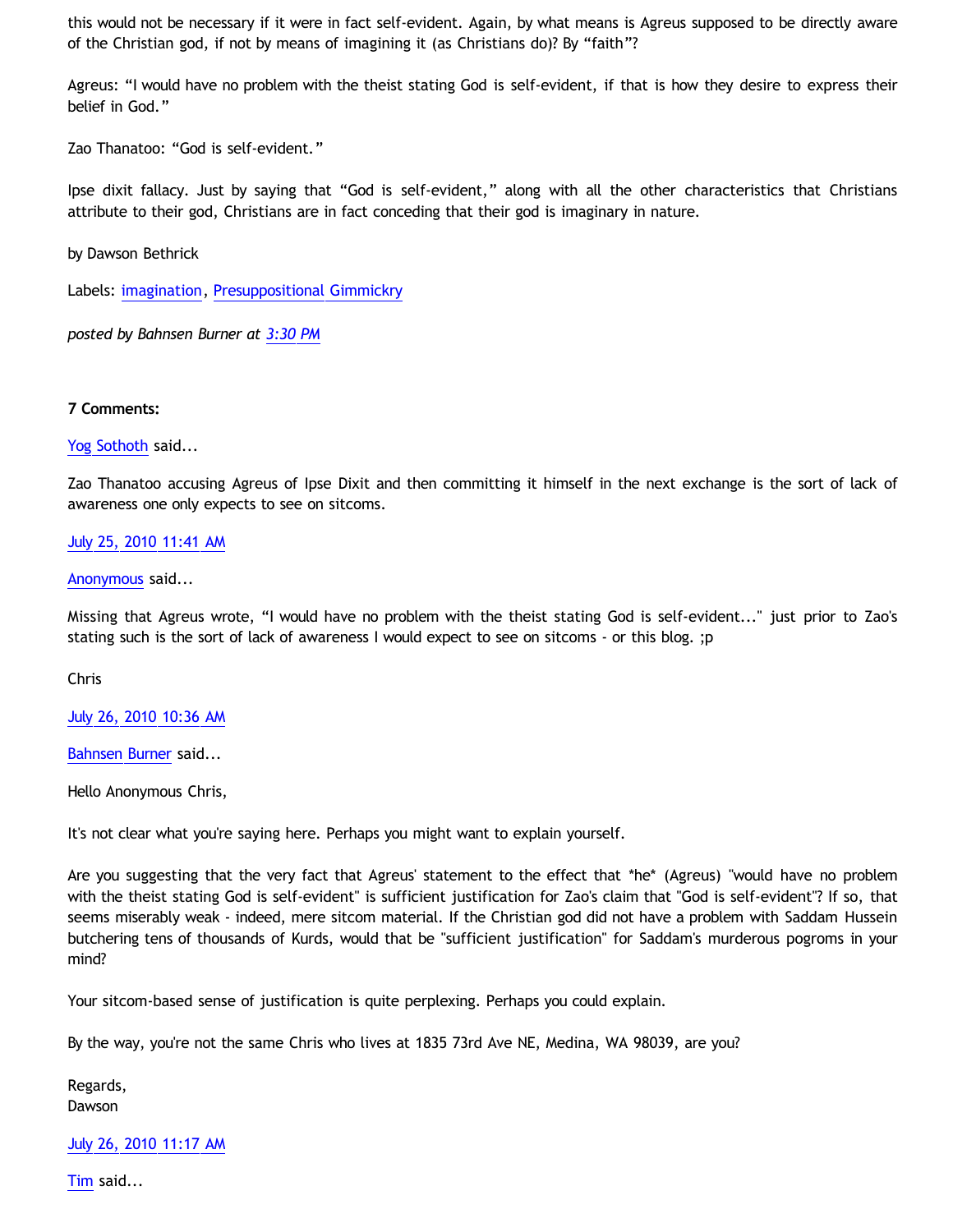*In this sense, logic is self-evident (at least its fundamental principle of identity) in the same sense that consciousness is self-evident.*

You have probably read Sciabarra's book "The Russian Radical" where he explains Rand's view on Ontology and Logic.

*...the Law of Contradiction has... a twofold epistemological character: it is at once an experiential inductive principle and an intuitive first principle.*

Logic, for Rand, was a union of the rational and empirical. Logic seems to be valid methods known intuitively. In addition, one also experiences these because contradictions in reality do not exist - Identity.

## [July 27, 2010 6:52 AM](http://bahnsenburner.blogspot.com/2010/07/6437312308068111838)

[Bahnsen Burner](http://www.blogger.com/profile/11030029491768748360) said...

Hi Tim,

Thanks for your comment. Yes, I have Sciabbara's book, but it's been a while since I've read it. I marvel at this work as it contains a mountain of research.

I tend to think of the axioms of existence, identity and consciousness as the initial point where the perceptual and the conceptual levels of cognition meet. Taking the axiom of identity as its fundamental point of departure, logic as a system of integrated principles is essentially the formal mechanics of connecting one set of concepts to another set of concepts which are related by one or more relevant common denominators. It is through the application of logic that we move from that which is perceptually self-evident to that which is not perceptually self-evident, and that process is called inference, whether deductive or inductive. The important point to keep in mind when interacting with presuppositionalists is the fact that logic is *conceptual* in nature, as I explain in a post devoted to this issue which I published last year [here.](http://bahnsenburner.blogspot.com/2009/07/does-logic-presuppose-christian-god_04.html) This is a major stumblingblock for the presuppositionalist apologetic.

In the present case, where Christian apologists want to say that their god's existence is "self-evident," they are essentially saying that they have \*direct awareness\* of their god. I frankly do not know how else to interpret such a statement, though they typically do not put it these terms (exacting qualifiers such as "direct awareness" invite too many obvious problems for Christian apologetics, so they are typically avoided). My question for them, then, is: by \*what means\* do they claim to have awareness of their god? Christians are continually reminding us that their god is invisible, incorporeal, non-physical, immaterial, supernatural, beyond the reach of our senses, etc. So clearly they cannot have awareness of their god by means of *sense perception*, by which we have direct awareness of mountains, driveways, fence posts, trees, automobiles, babies and other persons. At this point it is incumbent upon the theist making the claim that he has direct awareness of his god, to explain how we can reliably distinguish between

(a) the means by which he claims to have this awareness, and

(b) his own imagination as the means of interfacing with what he calls "God."

Typically apologists will have already attempted an array of evasions before allowing the discussion to get to this point, but if it does get to this point, they typically check out of the discussion and aren't heard from again on the matter. It's like pulling the cork from his popgun – it disarms him in a most decisive manner.

Try it sometime – you'll find that it works like a charm.

Regards, Dawson

# [July 28, 2010 9:03 AM](http://bahnsenburner.blogspot.com/2010/07/2426039570412065196)

[??????](http://www.blogger.com/profile/09282325097006321213) said...

???????~~???????[?.](http://showgirl543.com)[.](http://sex089.com)[.](http://sex083.com)[.](http://s719.com)[.](http://s342.com)[.](http://r645.com)[.](http://r260.com)[.](http://q702.com)[.](http://q469.com)[.](http://q287.com)[.](http://baby853.com)[.](http://baby690.com)[.](http://baby620.com)[.](http://baby418.com)[.](http://baby379.info)[.](http://baby325.com)[.](http://baby296.com)[.](http://baby026.com)[.](http://b940.info)[.](http://b841.info)[.](http://av75.baby620.com)[.](http://av76.baby620.com)[.](http://av77.baby620.com)[.](http://av78.baby620.com)[.](http://av79.baby620.com)[.](http://av80.baby620.com)[.](http://av81.baby620.com)[.](http://av82.baby620.com)[.](http://av83.baby620.com)[.](http://av97.baby620.com)[.](http://baby620.com)[.](http://av12.baby620.com)[.](http://av13.baby620.com)[.](http://av14.baby620.com)[.](http://av15.baby620.com)[.](http://av16.baby620.com)[.](http://av17.baby620.com)[.](http://av18.baby620.com)[.](http://av19.baby620.com)[.](http://av20.baby620.com)[.](http://av18.showgirl543.com)[.](http://av15.showgirl543.com)[.](http://av16.showgirl543.com)[.](http://av13.showgirl543.com)[.](http://av14.showgirl543.com)[.](http://av11.showgirl543.com)[.](http://av12.showgirl543.com)[.](http://av9.showgirl543.com)[.](http://av10.showgirl543.com)[.](http://av7.showgirl543.com)[.](http://av8.showgirl543.com)[.](http://av5.showgirl543.com)[.](http://av6.showgirl543.com)[.](http://av3.showgirl543.com)[.](http://av4.showgirl543.com)[.](http://av1.showgirl543.com)[.](http://av2.showgirl543.com)[.](http://www.showgirl543.com)[.](http://av.showgirl543.com)[.](http://showgirl543.com)